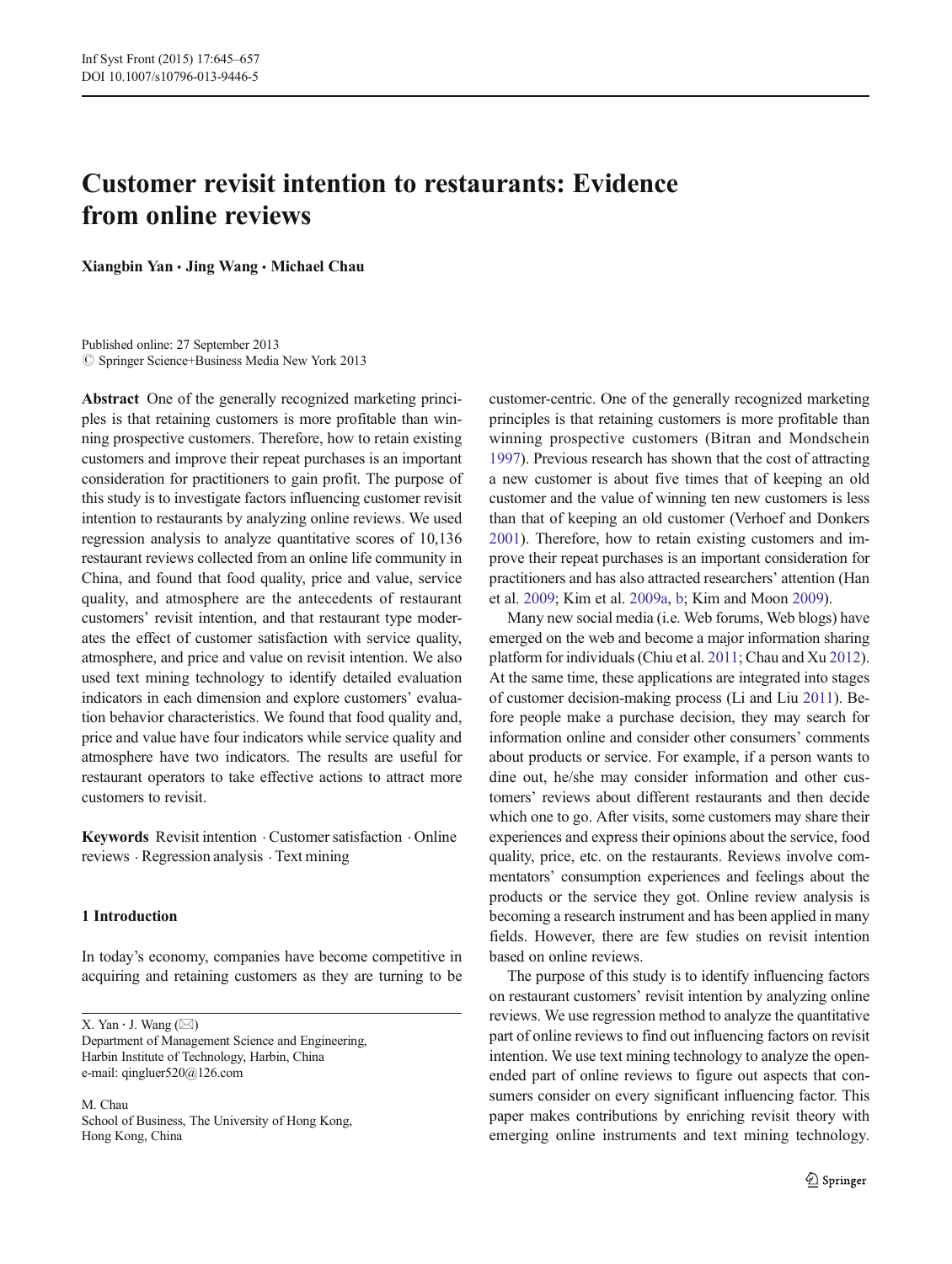Besides, the conclusion of this paper is valuable for restaurant managers to take effective steps to improve customer satisfaction and revisit intention. The rest of the paper is organized as follows. Section 2 reviews related literature. Section [3](#page-2-0) proposes our research model and hypotheses. Section [4](#page-3-0) describes the data used in this study. The data analysis method and results are shown in Section [5](#page-4-0) and discussion on the results follows in Section [6.](#page-9-0) Section [7](#page-10-0) concludes the paper and suggests some directions for future work.

## 2 Literature review

Behavioral intention is often used as a vicarious indicator for actual behavior (Fishbein and Ajzen [1975](#page-11-0)). Existing research have proven that customer satisfaction is an antecedent of behavioral intention and actual behavior (Westbrook and Oliver [1991\)](#page-12-0). As for revisit intention, it is always related with customer satisfaction, and the higher satisfaction a restaurant delivers, the higher the possibility that customers will revisit (Oh [2000](#page-11-0); Han et al. [2009\)](#page-11-0).

## 2.1 Revisit intention

When a company offers a product or service, it is possible that there are many similar goods or services on the market provided by competitors. Customers usually have many alternatives. Therefore, it is important for companies to improve the value of existing consumers, and take effective steps to attract their repurchase behaviors besides attracting new customers (Hanai et al. [2008](#page-11-0)). Customer revisit intention has been studied in many domains, such as tourism services (Alegre and Cladera [2009](#page-11-0)), catering services (Kim and Moon [2009](#page-11-0)), hospital services (Lee [2005](#page-11-0)), retail business (Zboja and Voorhees [2006\)](#page-12-0), bank services (Shao et al. [2008](#page-11-0)), telecom business (Wang et al. [2004\)](#page-12-0), etc. A number of customer retention driving factor models were constructed and estimated by means of structural equation modeling or logistic regression. The factors considered in those models include satisfaction, trust, the number of previous visits, perceived switching cost, customer value, etc. Among the factors influencing repeat visits, considerable studies support that satisfaction is a determinant factor of customer revisit intention (Alegre and Cladera [2006](#page-11-0); Um et al. [2006;](#page-11-0) Hui et al. [2007;](#page-11-0) Alegre and Cladera [2009](#page-11-0); Han et al. [2009](#page-11-0); Campo-Martínez et al. [2010\)](#page-11-0).

## 2.2 Customer satisfaction and revisit intention

Customer satisfaction is an overall evaluation comparing postpurchase perceived performance with purchase expectations (Fornell [1992\)](#page-11-0). Take repast as an example, when consumers decide to have a meal in a specific restaurant, they will have an expectation about how they will be served. After the meal,

they will compare the serving experience with their anticipation. If the service quality the restaurant offered is equal or higher than expected, they will be satisfied with this restaurant, and likely come to the same restaurant again, and vice versa. Therefore, to enlarge the market segments in the restaurant industry, customer satisfaction is a powerful predictor of customer intent to repurchase (Oh [2000\)](#page-11-0). Qu's study indicates that, by analyzing data from Chinese restaurants in Indiana, the higher customer satisfaction in food and environment, service and courtesy, price and value, location, and advertising and promotion, the bigger likelihood of customer returning (Qu [1997\)](#page-11-0). Different from Qu's conclusion, Weiss et al. found that customer revisit intention is only influenced by satisfaction with the theme restaurant food quality and atmosphere (Weiss et al. [2005](#page-12-0)). Although dimensions used to estimate customer satisfaction in different studies are not identical, the satisfaction as a determinant factor of customer revisit intention is consistent in different researches.

## 2.3 Dimensions of customer satisfaction

Customer satisfaction is a combination of customers' feelings about service in different dimensions. Many studies have designed and evaluated scales to measure customer satisfaction. Parasuramanet et al. developed a conceptual model of service quality with ten dimensions, which are reliability, responsiveness, competence, access, courtesy, communication, credibility, security, understanding, and tangibles (Parasuraman et al. [1985\)](#page-11-0). Based on this model, they built an instrument named SERVQUAL to estimate consumer perception of service quality with five dimensions which were tangibles, reliability, responsiveness, assurance, and empathy (Parasuraman et al. [1988](#page-11-0)). Knutson adapted SERVQUAL to the lodging industry and drafted the LODGSERV instrument to measure service quality (Knutson et al. [1990](#page-11-0)). Stevens et al. tested LODGSERV in different language environments and found that even in different cultures, LODGSERV worked as well (Patton et al. [1994\)](#page-11-0). After that, they developed another instrument DINESERV that had five dimensions with 29 items based on SERVQUAL to test it in the restaurant industry (Stevens et al. [1995](#page-11-0)). Kim et al. used DINESERV in university dining market, and found that every dimension had a positive effect on customer satisfaction and revisit intention (Kim et al. [2009b](#page-11-0)).

#### 2.4 Customers' online reviews

In the past, reviews were comments written by critics or reporters and presented in newspapers or magazines. The emergence of Web 2.0 makes it possible for everyone to have a word on things they are interested in. As the Internet is woven into people's daily life, people intend to share their opinions with others online by writing reviews. Many of the reviews are about products or services provided by previous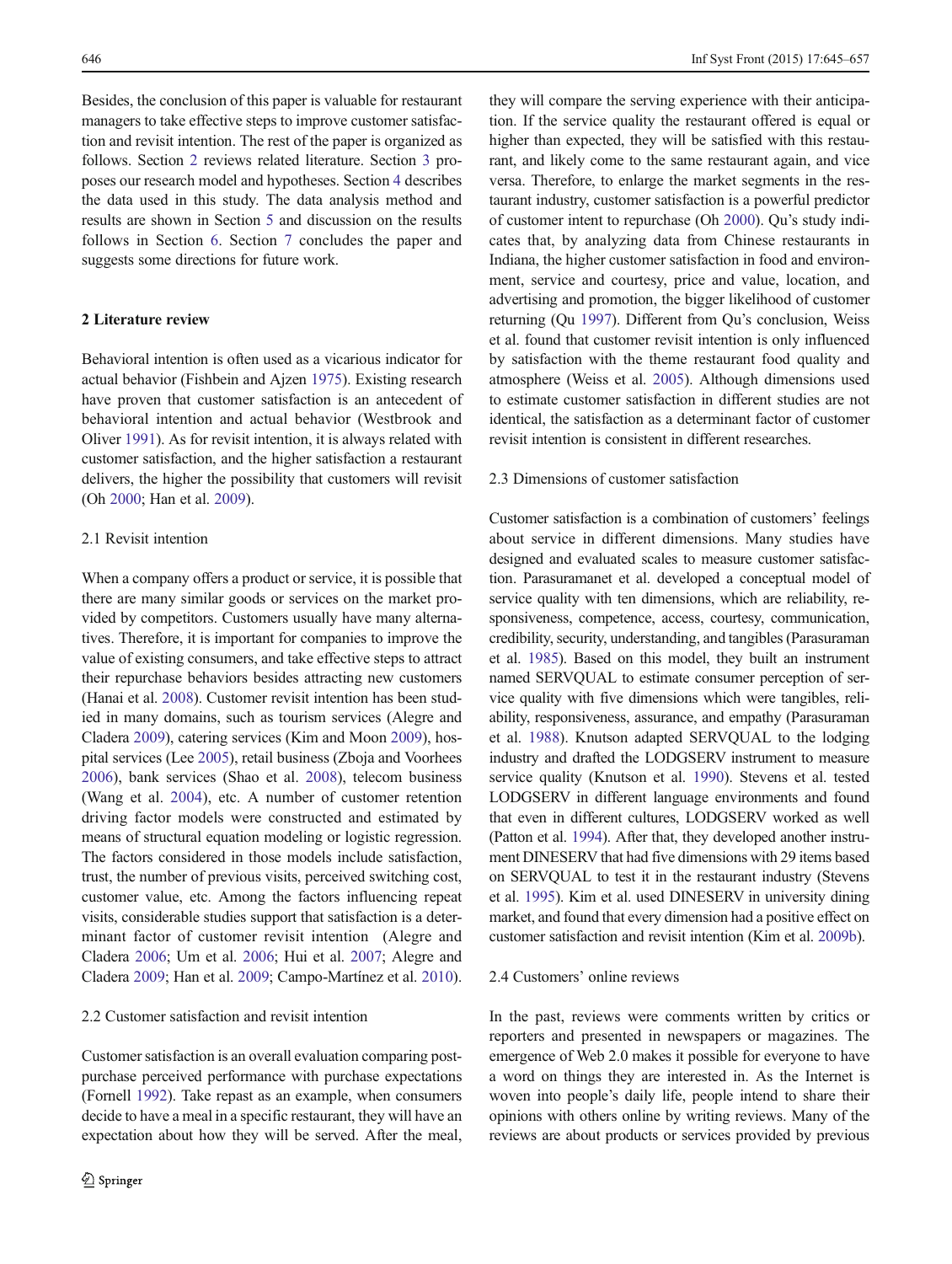<span id="page-2-0"></span>customers. Therefore, online review is becoming an important information source for customers to learn about products (Hu et al. [2008](#page-11-0)) and assist them in making purchase decisions (Burgess et al. [2011](#page-11-0)). King indicated that there were two motives to publish the reviews: explanation and critique (Walford [1986](#page-11-0)). Usually people share their opinions voluntarily on the website, and write contents about products or services, their judgments about consumption experiences, which means information they provided have a high level of authenticity (Decker and Trusov [2010](#page-11-0)). If websites use identification processes, users will be cautious of their words and avoid voicing sharp critics. Generally, websites allow reviewers to publish their comments anonymously. Customers could express their true opinions without pressure. Meanwhile, sellers may use dishonest postings to inflate their reputation for commercial purpose. Hence, the contents created by customers are commonly more credible comparing with those posted by operators (Dellarocas [2003](#page-11-0)). Moreover, the larger the number of postings, the more accurate the overall evaluation will be (Chen et al. [2003](#page-11-0)). Accordingly, we could trust our results if our data owns a quite large number of reviews.

Most previous research evaluated customer satisfaction with indicators proposed by theories, and collected research data through corresponding questions. In the process, some important influencing factors may be missed, since it is difficult to extract information not included in the questionnaire employed. In this study, we intend to test the relationship among customer satisfaction, restaurant type, and restaurant revisit intention with consumers' online rating and review. It is a more effective way to identify elements that affect customer's revisit intention. And, we can also find aspects the consumer is concerned with for each element based on their open comments.

## 3 Research model and hypotheses

Figure [1](#page-3-0) depicts our research model. This model consists of two parts: hypothesis testing and review content analysis. Hypothesis testing phase tests the relationship between revisit intention and satisfaction dimensions. Based on the result of hypothesis testing, review content analysis phase analyzes online review contents to identify a number of evaluation indicators in each dimension. It seeks to find indicators that can measure each satisfaction dimension. Review content analysis phase also intends to explore the customers' review behavior. The details of each part are described in the rest of this section.

## 3.1 Hypothesis testing

The purpose of this part is to identify influencing factors on restaurant customers' revisit intention. We posit that the

antecedent of revisit intention is satisfaction (Oh [2000](#page-11-0)). Meanwhile, customer satisfaction can be evaluated by using DINESERV scale in the restaurant industry (Kim et al. [2009b](#page-11-0)). According to Kim's study, DINESERV contains five dimensions: food quality, service quality, atmosphere, price and value, and convenience (Kim et al. [2009b](#page-11-0)). Among these dimensions, we focus on analyzing customer satisfaction with four dimensions of food quality, service quality, atmosphere, and price and value, without convenience dimension. We selected those four dimensions for three reasons. First, few websites contain all the dimensions of DINESERV; second, we want to investigate customers' revisit intentions, since the customers have been there, we assume that the location of the restaurant is acceptable for them; third, without considering convenience dimension we still can find the effect of the other four dimensions on revisit intention. Accordingly, we hypothesize as follows.

Hypothesis 1. Customer satisfaction with food quality is positively related to revisit intention. Hypothesis 2. Customer satisfaction with service quality is positively related to revisit intention. Hypothesis 3. Customer satisfaction with atmosphere is positively related to revisit intention. Hypothesis 4. Customer satisfaction with price and value is positively related to revisit intention.

Market targeting plays an important role in creating effective marketing strategies (Woodside and Mazanec [2004\)](#page-12-0) and has traditionally been focused on consumers willing to pay the highest prices (Firth [2010\)](#page-11-0). Hence, per capita spending is a criterion in restaurant segmentation. Considering studies of (Jang et al. [2012\)](#page-11-0) and (Lynn et al. [2012\)](#page-11-0), restaurants are segmented into three types (upscale restaurants, casualdining restaurants, and downscale restaurants). Since there is no exact definition for each restaurant type, we divided all the restaurants into quartiles (1–25%, 26–50%, 51–75%, 76– 100%) based on the increasing average spending per person. Downscale restaurants are defined as the 1st to 25th percentile of restaurants, casual-dining restaurants as the 26th to 75th percentile of restaurants, and upscale restaurants as the 76th to 100th percentile of restaurants. Commonly, different restaurant segments have different customer groups, and diverse groups differ in terms of demographic characteristics, such as income, age, etc. (Bowen [1998](#page-11-0)). These characteristics were found to be important moderators of the satisfaction-loyalty relationship (Homburg and Giering [2001](#page-11-0)). Consequently, restaurant type is likely to moderate the relationship between the influencing factors and revisit intention (Kim and Moon [2009;](#page-11-0) Jang et al. [2012\)](#page-11-0). Therefore, the following hypotheses are proposed.

Hypothesis 5. Restaurant type moderates the relationship between customer satisfaction with food quality and revisit intention.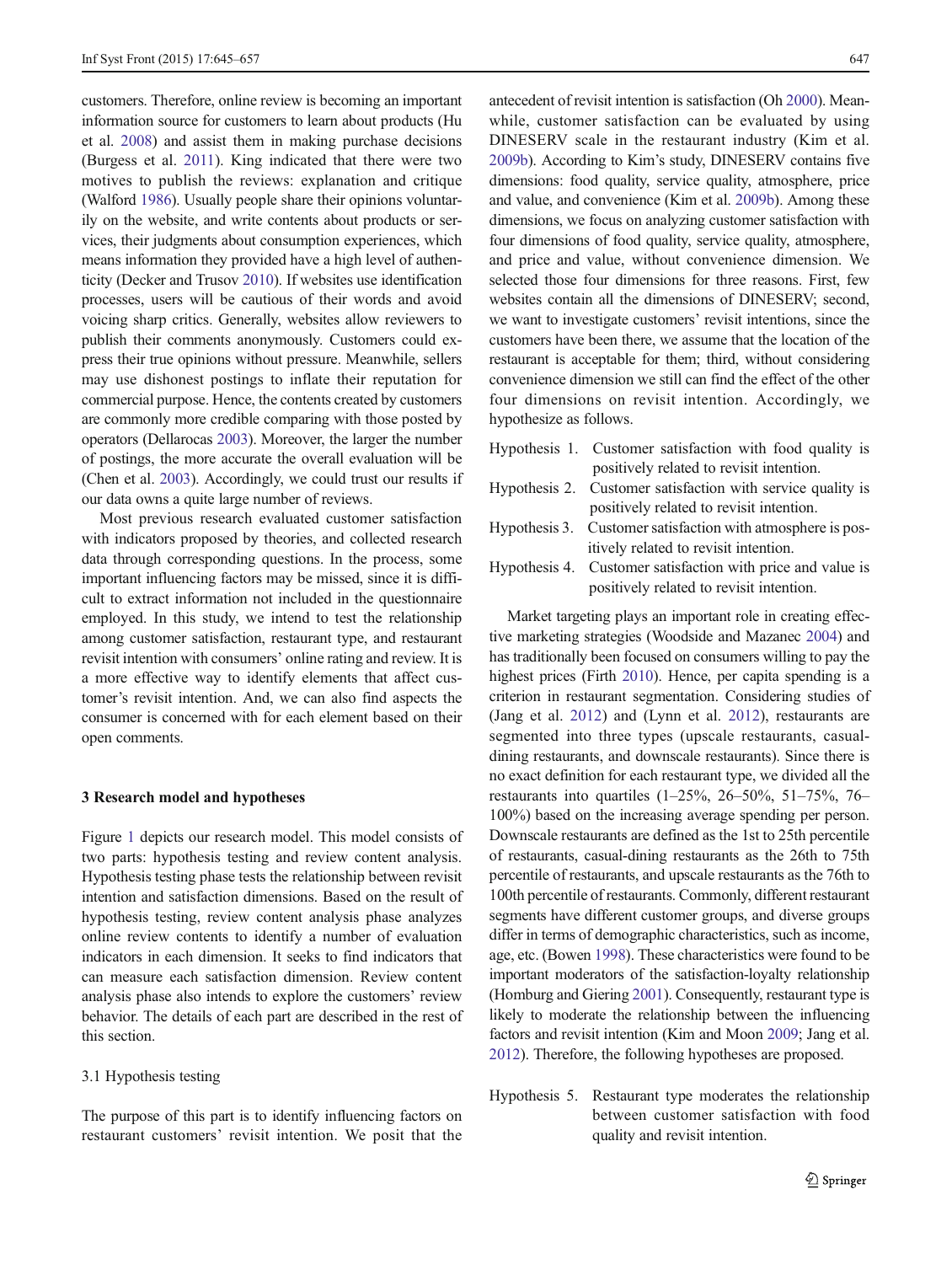<span id="page-3-0"></span>Fig. 1 Research model



- Hypothesis 6. Restaurant type moderates the relationship between customer satisfaction with service quality and revisit intention.
- Hypothesis 7. Restaurant type moderates the relationship between customer satisfaction with atmosphere and revisit intention.
- Hypothesis 8. Restaurant type moderates the relationship between customer satisfaction with price and value and revisit intention.

## 3.2 Review content analysis

As an important information source, online reviews can reveal customers' judgment on product or service, and the information is relatively credible (Dellarocas [2003\)](#page-11-0). On this basis, the objective of this part is to identify detailed evaluation indicators in each satisfaction dimension and try to find evaluation behavior characteristics by analyzing user generated content.

In order to obtain detailed indicators in each dimension, we first segmented the open-ended comments into words (Zeng et al. [2011\)](#page-12-0). Then, we identified words that were relevant to restaurants' performance in satisfaction dimensions: food quality, service quality, atmosphere, and price and value. Each remaining word was classified into the relevant dimension. Next, the words in each dimension were clustered into several indicators according to the aspects that the words intend to describe.

Based on the word distribution in dimensions and indicators, we seek to explore customer's evaluation behavior characteristics. We assumed that if a review contains words that belong to a dimension or an indicator, it means that that specific review mentioned that dimension or indicator. We calculated review frequency in each dimension and each indicator based on this assumption. By this approach, we can find which dimension people would like to comment on and which indicator people prefer to mention for each dimension. To analyze the relationship between customers' evaluation level and the number of reviews that mentioned a dimension, we calculated the number of reviews that have commented on the dimension in each star level. The number of reviews will be counted as zero, if a review does not refer to the dimension. Then we combined each indicator (dimension) with the others to form indicator-pairs (dimension-pairs), and counted times mentioned by reviews of each indicator-pair (dimension-pair). On this basis, we calculated the occurrence probability of every indicator-pair and every dimension-pair with formula (1) due to the influence of the high marginal frequency of each indicator or dimension. Here  $A_1$  and  $A_2$  are two aspects and  $P(A_1, A_2)$  is the co-occurrence probability of  $A_1$  and  $A_2$ .  $N(A_1, A_2)$  is the number of reviews that mentioned both  $A_1$  and  $A_2$ , while  $N(A_1)$  and  $N(A_2)$  are the numbers of reviews that involved  $A_1$  and  $A_2$  respectively. In this way, we could find out which indicator-pair and dimension-pair that customers prefer to comment on together.

$$
P(A_1, A_2) = \frac{N(A_1, A_2)}{N(A_1) + N(A_2) - N(A_1, A_2)}
$$
(1)

# 4 Data collection

We use online reviews to identify influencing factors of customer revisit intention to restaurant and extract indicators that consumers are concerned about. Compared with other research instruments, such as questionnaire, online reviews gathered viewpoints published voluntarily by consumers, which has several advantages. First, since the Internet has anonymous characteristics, customers have less social pressure to express their real feelings as compared with social investigation, and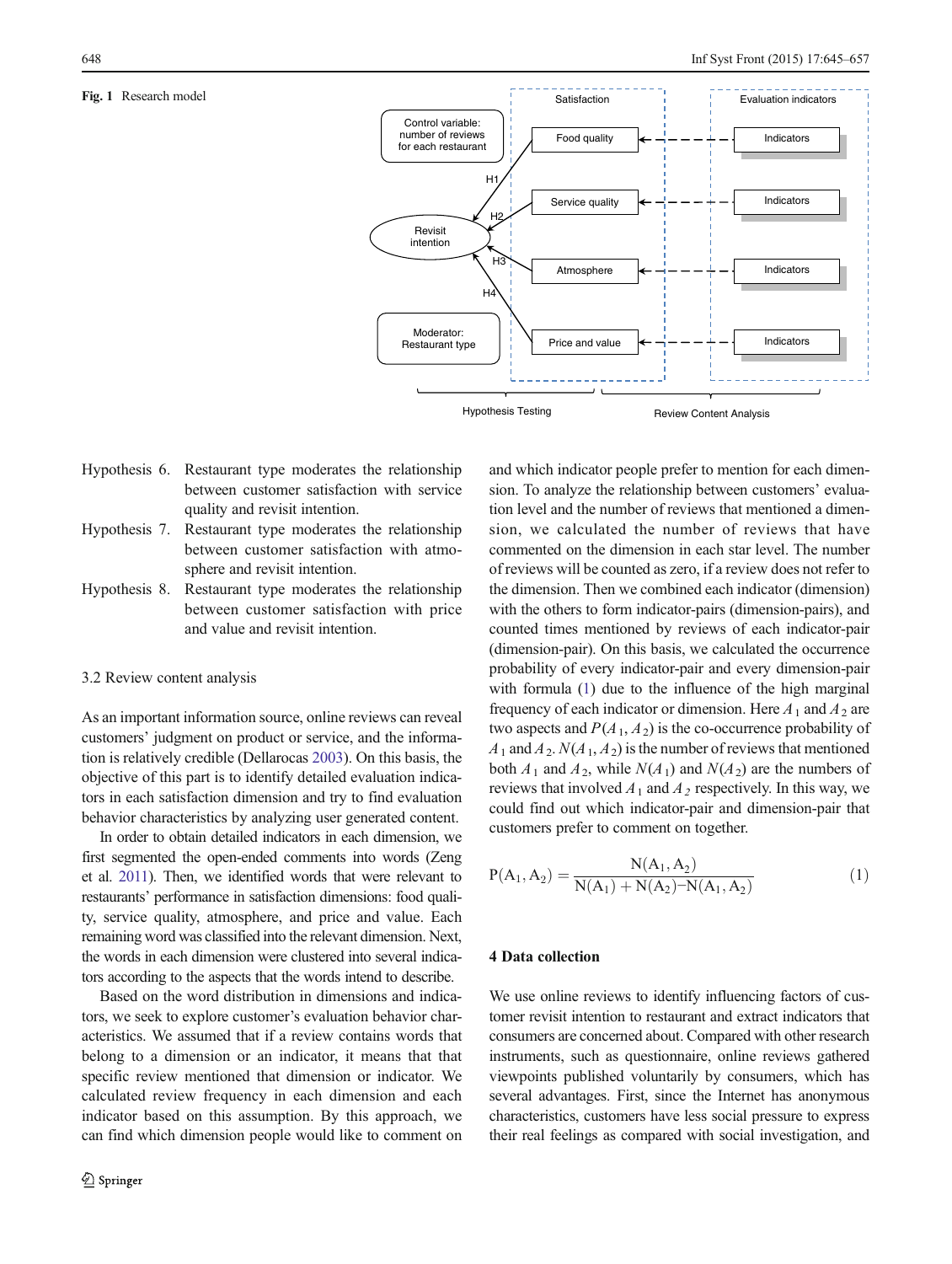<span id="page-4-0"></span>we can get more accurate opinions. Second, reviews are written by consumers on their own initiative after they are served, while questionnaires are answered by respondents based on their memory, which may deviate from the real perceptions of their experience. Last, collecting data from websites could be easier, less costly and less time-consuming than using questionnaires. Meanwhile, using online reviews as a research data may have some risk. One is that reviews may not meet study requirements since most of websites are not designed for performing research. The other is that there may be some reviews written by people who have not been to the restaurant and may not reflect the real feeling of the writer because of backroom deals. Although the above limitations may exist, according to Chen's study (Chen et al. [2003](#page-11-0)), the information in reviews is trustworthy if reviews' platforms have a high reputation and the reviews are abundant.

We collected research data from Koubei website [\(http://](http://www.koubei.com/) [www.koubei.com](http://www.koubei.com/)). Koubei is one of the largest online life communities in China, which covers a large amount of user generated content about people's daily life, including dining, entertainment, rent, job, tourism, etc. It is an online open platform where any business organization such as hotel, shopping mall, and restaurant can create a webpage with introduction information, and where users can assess these webpages and publish their reviews accordingly. A huge amount of users visit the website every day to get information about business organization from other people's reviews or publish their own feedback.

Each review about the restaurant on the website consists of two parts: numerical star ratings and open-ended comments. In numerical star rating part, people can grade their satisfaction of a restaurant with marks in four DINESERV items of food quality, service quality, atmosphere, and price and value. Each item is on a five-star scale. A one-star rating reflects a negative judgment whereas a five-star rating stands for a positive one, and a three-star rating indicates a moderate view of satisfaction. In the open-ended comment part, reviewers can write anything, such as what they saw or heard, their feelings about the restaurant, etc. Besides, for each reviewer, there is a question, "Do you want to consume in this restaurant again?" The reviewer can answer with "yes" or "no". Based on the answers for this question, Koubei calculates the rate of revisit intention for a specific restaurant. The rate value is the ratio of the numbers of reviewers who are willing to revisit the restaurant to the total number of reviewers, which is a percentage limited to values from 0 to 1.

We downloaded all reviews and the rate of revisit intention of restaurants that are located in Harbin China from the Koubei website. The result of this study may have bias, since the restaurants were only selected in Harbin. However, because both per capita disposable income of urban households and the proportion of the income for catering services in Harbin are similar with those in China (Bureau of Statistics of Harbin [2011](#page-11-0); National Bureau of Statistics of China [2011\)](#page-11-0), we think this study's results are representative in China. The period of the data covers from October, 2006 to April, 2010. After removing restaurants without the rate of revisit intention and reviews, we finally obtained 10136 reviews of 194 restaurants. Each review contains the restaurant's name, reviewer's username, the score of food quality, the score of service quality, the score of atmosphere, the score of price and value, and the content of the open comment. The profiles of restaurants were also collected, including address, average spending per person, etc. We extracted all the information about restaurants and stored it into a relational database for further analysis.

#### 5 Data analysis and results

#### 5.1 Regression analysis

#### 5.1.1 Variables and regression model

We could operationalize the variables of our model using the Koubei data set. The unit of analysis is a restaurant. The dependent variable is revisit intention measured as the rate of revisit intention (Revisit Intention). The explanatory variables are satisfaction of food quality, satisfaction of service quality, satisfaction of atmosphere, and satisfaction of price and value. Each of these variables for a unit represents the average evaluation on the dimension of the restaurant among the reviewers. For food quality (Food Quality), it was derived by dividing the aggregate number of the star ratings of food quality by the number of reviews for the restaurant (Total Reviews). Service quality (Service Quality), atmosphere (Atmosphere), and price and value (Price and Value) were measured with the same method. As the numerical star ratings part of online reviews is on a one to five scale, the value of each independent variable ranges from one to five.

Since the dependent variable is a percentage, this could hide some potentially important information. For instance, "9 out of 10 people intended to repurchase" may have a different interpretation than "90 out of 100 people intended to repurchase". We include the total number of reviews for each restaurant (Total Reviews) as a control variable (Mudambi and Schuff [2010\)](#page-11-0).

The moderating variable is restaurant type. According to the definition of restaurant type (see section [3.1\)](#page-2-0), all the restaurants were segmented into three types (downscale/casual-dining/upscale) based on the increasing average spending per person. Specifically, restaurants with diners spent less than 23 RMB Yuan per person are partitioned into downscale restaurants and more than 43 RMB Yuan per person are partitioned into upscale restaurants. There are 49 downscale restaurants, 95 casual-dining restaurants, and 50 upscale restaurants. Restaurant type (Restaurant Type) is coded as a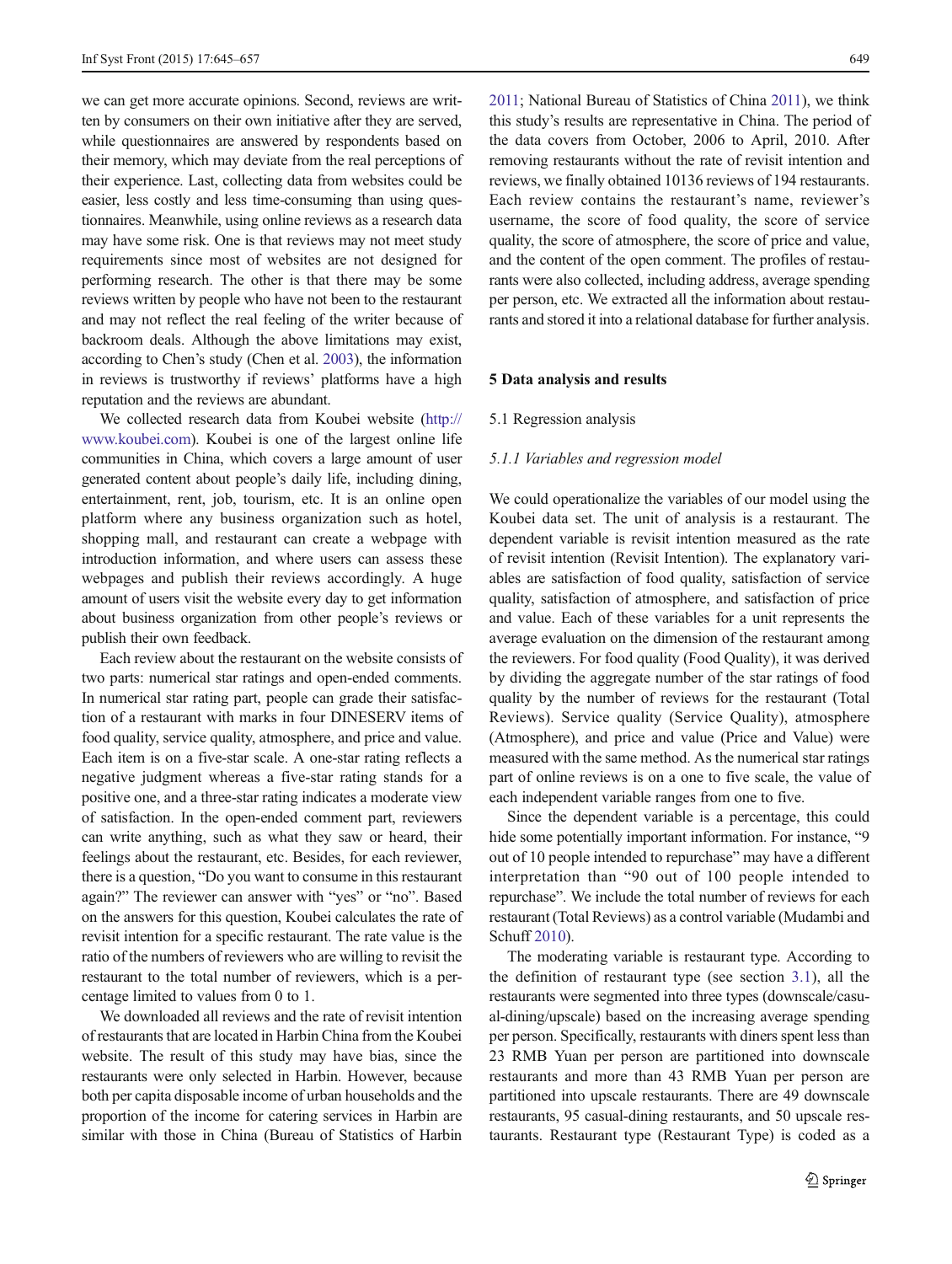ternary variable, with a value of −1 for downscale restaurants, 0 for casual-dining restaurants, and 1 for upscale restaurants.

The descriptive statistics for the variables in the data set are shown in Table 1. The average star rating of each satisfaction dimension is around 3.5, and that of service quality is the largest, followed by food quality, atmosphere, and price and

value. On average, a restaurant has about 44 reviews and 65.4% of reviewers intended to purchase again.

We used linear regression analysis to test the effects of satisfaction in four dimensions (food quality, service quality, atmosphere, and price and value) on customer revisit intention via SPSS 18. The resulting model is shown in formula (2).

| RevisitIntention = $\beta_0 + \beta_1$ FoodQuality + $\beta_2$ ServiceQuality + $\beta_3$ Atmosphere + $\beta_4$ PriceAndValue + $\beta_5$ TotalReviews |     |
|---------------------------------------------------------------------------------------------------------------------------------------------------------|-----|
| $\beta_6$ RestaurantType + $\beta_7$ FoodQuality × RestaurantType + $\beta_8$ ServiceQuality × RestaurantType                                           | (2) |
| $\beta_0$ Atmosphere $\times$ RestaurantType $+\beta_{10}$ PriceAndValue $\times$ RestaurantType $+\mu_i$                                               |     |

## 5.1.2 Reliability and validity

Before regression analysis, we checked reliability and validity of four items of DINESERV. The Cronbach's alpha (Cronbach [1951\)](#page-11-0) value is shown in Table 2. Its value is estimated to be 0.742 and it is larger than the alpha of 0.6, which indicates that the scale of four items is highly reliable for data analysis. As for validity evaluation, we calculated the Kaiser-Meyer-Olkin (KMO) measure of sampling adequacy (Kaiser [1970](#page-11-0)) and Bartlett's test of sphericity (see Table [3\)](#page-6-0) (Bartlett [1950](#page-11-0)). The value of KMO is  $0.586$  ( $>0.5$ ) and test value of chi-square 294.473 is significant ( $p < 0.05$ ), thereby indicating that the scale we used has a good validity.

#### 5.1.3 Satisfaction dimensions influencing revisit intention

After eliminating the insignificant terms, the final regression coefficients for the significant terms are shown in Table [4](#page-6-0). As indicated, the model fits the data well with an adjusted R-Square of 0.521. The model is significant with an F-ratio of 27.257. For variables, the t-statistic shows that food quality, service quality, atmosphere, and price and value are all significant predictors of revisit intention. Additionally, the expected relationships between customer satisfaction in the four dimensions of DINESERV and revisit intention (Hypothesis 1- Hypothesis 4) are supported by the positive coefficients (0.092, 0.232, 0.150, and 0.073, respectively). This means

Table 1 Descriptive statistics for full data

| Variable             | Mean   | SD     | N   |
|----------------------|--------|--------|-----|
| Food Quality         | 3.521  | 0.278  | 194 |
| Service Quality      | 3.696  | 0.281  | 194 |
| Atmosphere           | 3.486  | 0.316  | 194 |
| Price and Value      | 3.402  | 0.265  | 194 |
| <b>Total Reviews</b> | 43.531 | 62.409 | 194 |
| Revisit Intention    | 0.654  | 0.159  | 194 |

that customer satisfaction in each dimension has a positive effect on revisit intention. In terms of the standardized coefficients of independent variables, satisfaction with service quality has the largest impact on revisit intention with a standardized coefficient of 0.411. Other standardized coefficients are atmosphere (0.298), food quality (0.160), and price and value (0.121).

In order to test Hypothesis 5–8, we examined the interaction of the four influencing factors and restaurant type. Service Quality×Restaurant Type  $(p<0.1)$ , Atmosphere×Restaurant Type ( $p$  < 0.05), and Price and Value×Restaurant Type ( $p$  < 0.05) were statistically significant. Restaurant type moderates the effect of customer satisfaction with service quality, atmosphere, and price and value on revisit intention. Therefore, H6, H7 and H8 are supported. The negative coefficient for the interaction Service Quality×Restaurant Type term indicates that customer satisfaction with service quality has a greater positive effect on revisit intention for downscale restaurants than for upscale restaurants. For satisfaction with both atmosphere and price and value, it has a smaller positive effect on revisit intention for downscale restaurants than for upscale restaurants (0.119>0 and 0.099>0). Food Quality×Restaurant Type  $(p > 0.1)$  was not statistically significant. Therefore restaurant type does not moderate the effect of customer satisfaction with food quality on revisit intention. Accordingly, the results did not support H5.

To validate the feasibility of this model, we examine the normal P-P plot and the scatter plot separately. Figures [2](#page-7-0) and [3](#page-7-0) show the results of normal P-P plot and scatter plot respectively. In P-P plot, dots are around internal bisector randomly. This indicates that normal distribution was approximately

Table 2 Reliability statistics

| Cronbach's alpha | Cronbach's alpha based<br>on standardized items | N of items |  |
|------------------|-------------------------------------------------|------------|--|
| 0.742            | 0.742                                           |            |  |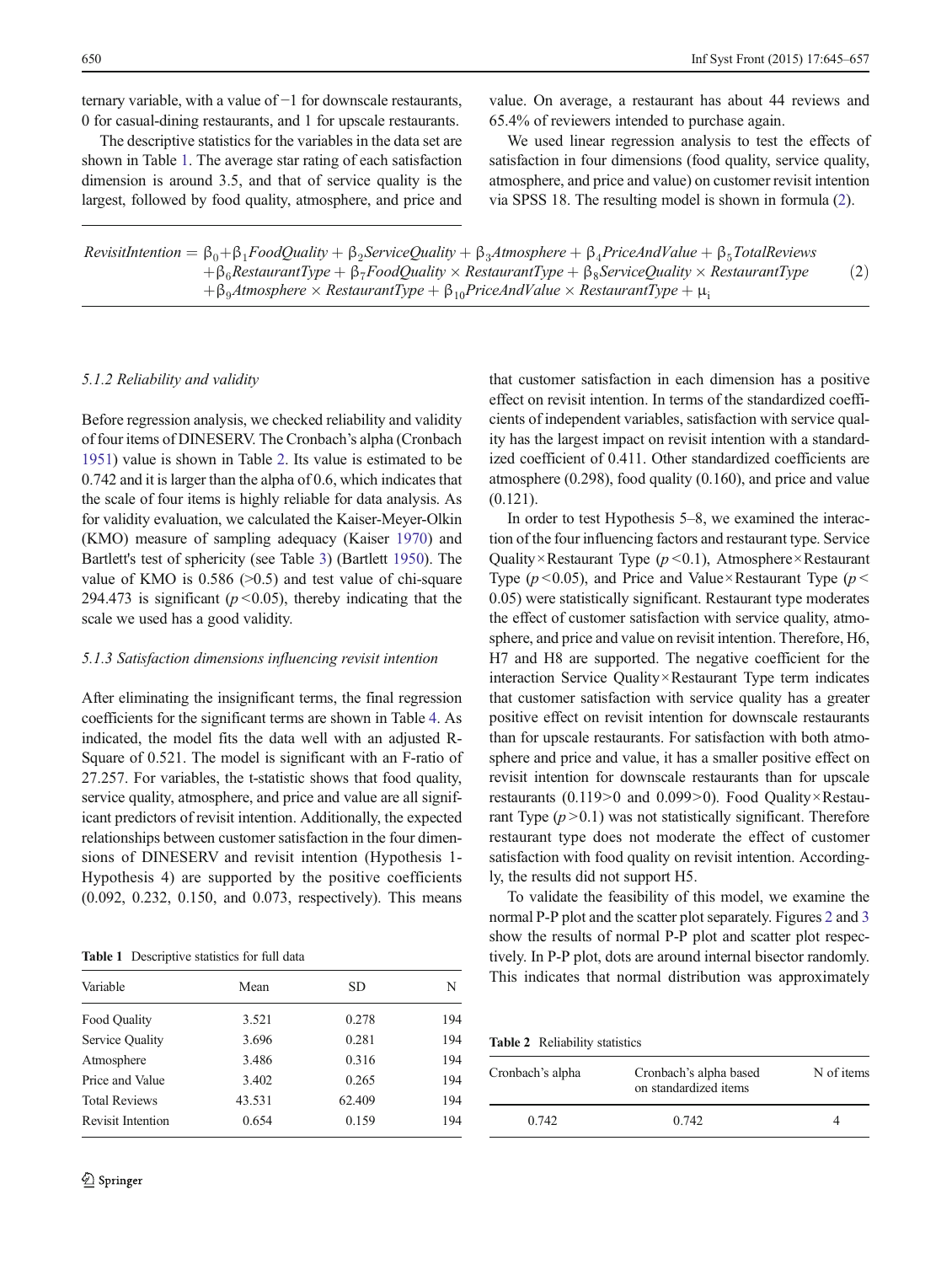<span id="page-6-0"></span>

|  |  |  | <b>Table 3</b> KMO and Bartlett's test |  |
|--|--|--|----------------------------------------|--|
|--|--|--|----------------------------------------|--|

| Kaiser-Meyer-Olkin measure of sampling adequacy | 0.586                            |                  |
|-------------------------------------------------|----------------------------------|------------------|
| Bartlett's test of sphericity                   | Approx. chi-square<br>df<br>Sig. | 294.473<br>0.000 |

found by the distribution of random error. From the scatter plot, standardized residual appears above or below the zero line with randomness and uniformity. It meets the regression condition where random error should have equal variance and independent distribution. In summary, this regression model is feasible.

## 5.2 Reviews analysis

## 5.2.1 Detailed evaluation indicators

In order to obtain detailed indicators that people pay attention to in each dimension, we extracted features from the content of the reviews. First, comments were segmented into words with Chinese lexical analyzer called ICTCLA, which stands for the Institute of Computing Technology, Chinese Lexical Analysis System (Qun et al. [2004](#page-11-0)), and 7,827 words were obtained. Then, we removed irrelevant words, including all pronouns (I, he, etc.), conjunctions (and, also, etc.), interjections (oh, wow, etc.), verbs (go, forget, etc.), some nouns (friend, childhood, etc.), adjectives (silly, hungry, etc.), and incorrectly segmented words. Next, according to Chinese usage, we manually classified the remaining 145 words into food quality, service quality, atmosphere, and price and value. Finally, there were 45 words in food quality, 30 words in service quality, 51 words in atmosphere, and 19 words in price and value. Subsequently, words in each dimension were clustered into several indicators. We named every indicator by the words it contained as shown in Table [5.](#page-8-0) From Table [5,](#page-8-0) we realized that people judge food quality on its taste, variety, health and visual appeal. As for service quality, customers concern about the appearance and the attitudes of employees in restaurants. When consumers evaluate the dining atmosphere, they usually comment on how they feel about the environment or what facilities the restaurant has. After dinner, customers usually compare the price and the treatment, like how much they paid, the price-quality ratio, whether they received a discount or not, and the amount of food they got.

#### 5.2.2 Evaluation behavior characteristics

Analyzing descriptive words in Table [5](#page-8-0), we found that some of them are commendatory, some are derogatory, and some are neutral. In order to explore description behavior characteristics, we classify the words into three groups of commendatory, derogatory, and neutral. As shown in Table [5](#page-8-0), the number of commendatory descriptive words is frequently larger than that of derogatory words if the indicator has both commendatory words and derogatory words. When people comment on an indicator, they often use different words to describe the performance if they feel good, while people show their opinions without vivid description if they feel bad. For example, they describe good taste of food with delicious, tasty, fragrant, etc. whereas they use abnormal taste or yuck to show their feeling without explaining how strange the taste is. This also exists in the indicator of employee attitude and that of environment. For the neutral words, they have the similar meaning with the name of the indicator or imply what the indicator is. For instance, the words "view" and "atmosphere" indicate that people commented on the indicator "environment". We also can know that the commentator discussed about the employee's appearance from the word "dressing", "uniform" or "looks".

Based on the words in Table [5](#page-8-0), we obtained the "review frequency" in each indicator and each dimension, which is the number of reviews that comment on the indicator or the dimension, by counting the number of reviews that contain

| <b>Table 4</b> Regression results                                                      | Model<br>Unstandardized<br>coefficients |          | Standardized<br>coefficients |              | Sig.     |            |
|----------------------------------------------------------------------------------------|-----------------------------------------|----------|------------------------------|--------------|----------|------------|
|                                                                                        |                                         | B        | Std. Error                   | <b>B</b> eta |          |            |
|                                                                                        | (Constant)                              | $-1.293$ | 0.139                        |              | $-9.286$ | $0.000***$ |
|                                                                                        | Service Quality                         | 0.232    | 0.038                        | 0.411        | 6.156    | $0.000***$ |
|                                                                                        | Atmosphere                              | 0.150    | 0.041                        | 0.298        | 3.691    | $0.000***$ |
|                                                                                        | Food Ouality                            | 0.092    | 0.048                        | 0.160        | 1.896    | $0.059*$   |
| Dependent variable:<br><b>Revisit Intention</b>                                        | Price and Value                         | 0.073    | 0.041                        | 0.121        | 1.763    | $0.080*$   |
|                                                                                        | <b>Restaurant Type</b>                  | $-0.336$ | 0.187                        | $-1.513$     | $-1.799$ | $0.074*$   |
| R Square: 0.541; Adjusted R<br>Square: 0.521                                           | Service Quality × Restaurant Type       | $-0.125$ | 0.067                        | $-1.997$     | $-1.871$ | $0.063*$   |
|                                                                                        | Atmosphere × Restaurant Type            | 0.119    | 0.054                        | 1.884        | 2.212    | $0.028**$  |
| F-ration: 27.257; Sig.:0.000 <sup>a</sup><br>$*_p$ < 0.10; $*_p$ < 0.05; $**_p$ < 0.01 | Price and Value×Restaurant Type         | 0.099    | 0.044                        | 1.515        | 2.265    | $0.025**$  |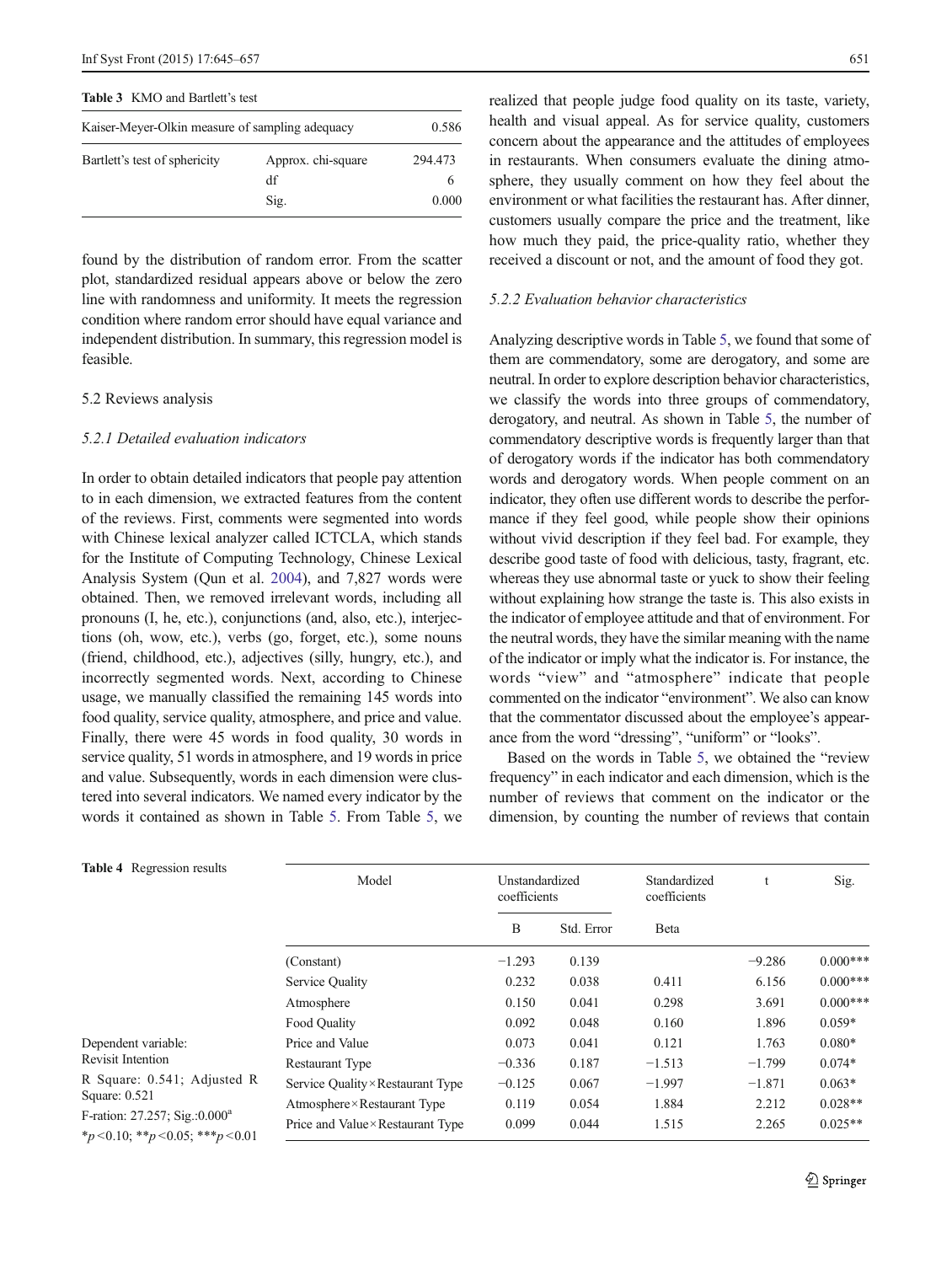## <span id="page-7-0"></span>Fig. 2 P-P plot



at least one word of the indicator or the dimension (see Table [6](#page-8-0)). For example, if the contents of two postings are "the price is very cheap" and "it is very cheap" respectively, both the numbers of these reviews commenting on "price and value" dimension are 1 because they both mentioned "cheap" no matter there is a "price" or not. Table [6](#page-8-0) indicates that the contents of 6,557 reviews refer to food quality, and its number of reviews is the highest. Atmosphere, price and value, and service quality are ranked second, third, and last, respectively, in terms of review frequency. This rank is not consistent with the rank of their partial coefficient in the regression model. According to the results of regression, service quality has the



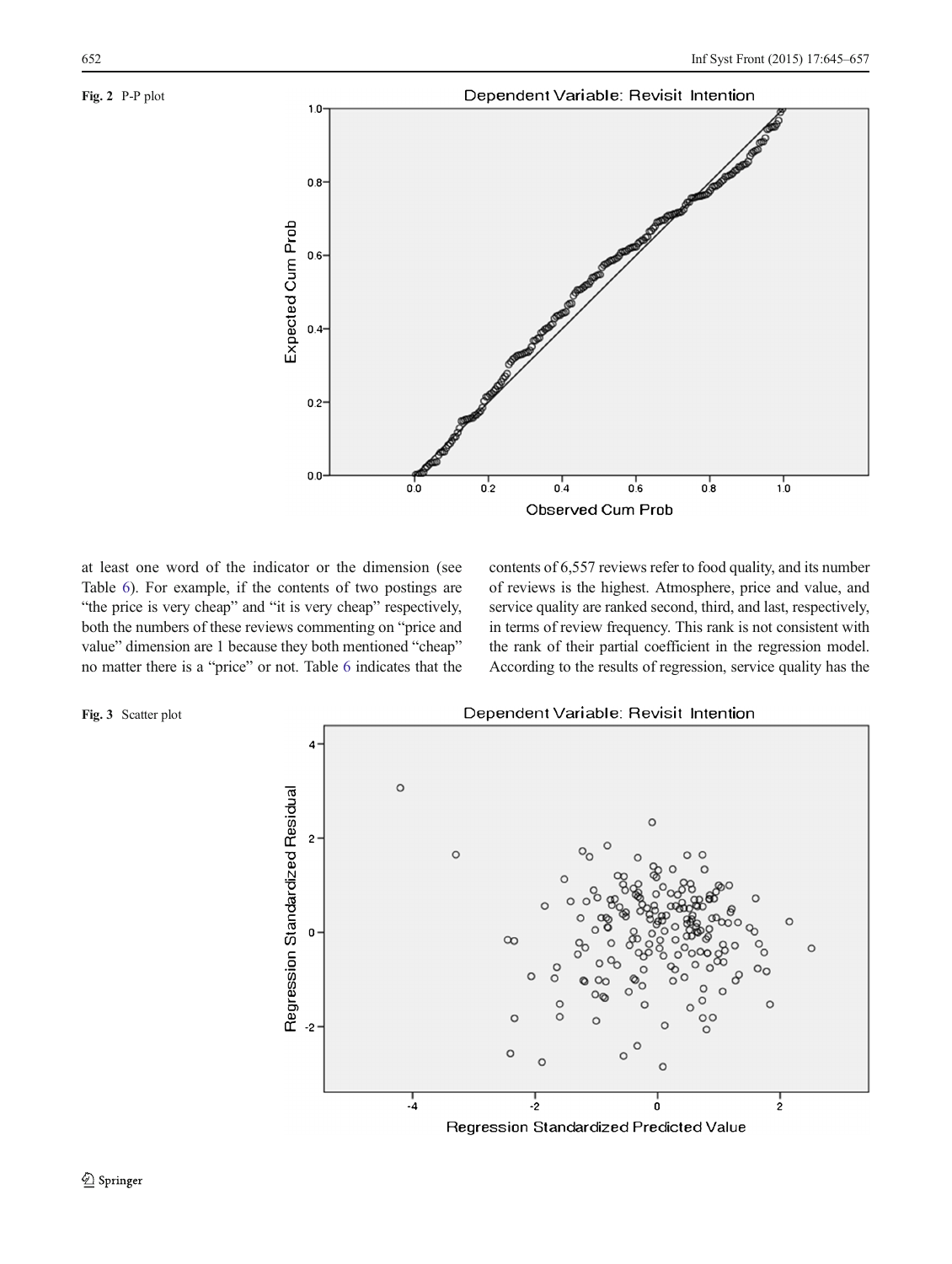## <span id="page-8-0"></span>Table 5 Word distribution in four dimensions

| Dimensions              | Indicators               | Descriptive words (145)                                                                                                                                                                                                                                                                                                                                                                                                                                                                                                |
|-------------------------|--------------------------|------------------------------------------------------------------------------------------------------------------------------------------------------------------------------------------------------------------------------------------------------------------------------------------------------------------------------------------------------------------------------------------------------------------------------------------------------------------------------------------------------------------------|
| Food quality<br>(45)    | Taste $(29)$             | Neutral: 味道(taste), 滋味(flavor), 口感(mouth feel),口味(taste), 品味(taste), 味觉(taste sense)<br>Commendatory:好吃(delicious),正宗(veritable),爽口(refreshing),地道(authentic), 香甜(luscious),<br>淡(delicate),美味(tasty),回味无穷(memorable), 入味(thoroughly flavored),香味(good smell),<br>津有味(eat with appetite),够味儿(just the right flavor),口福(gourmet's luck),原汁原味(authentic),<br>嫩(fragrant),有滋有味(savory), 美味可口(delicious),合口味(hit the spot),馋涎欲滴(mouth-watering)<br>Derogatory: 难吃(yuck), 油腻(greasy), 怪味(strange taste), 异味(abnormal taste) |
|                         | Variety (7)              | Neutral: 种类(kind),品种(variety),样式(style)<br>Commendatory:各种各样(all kinds of),各式各样(assorted),丰富(plentiful),繁多(various)                                                                                                                                                                                                                                                                                                                                                                                                    |
|                         | Health $(6)$             | Neutral:消毒(sterilize)<br>Commendatory:健康(healthy),滋补(nourishing),滋养(nourishing),卫生(hygienical),新鲜(fresh)                                                                                                                                                                                                                                                                                                                                                                                                               |
|                         | Appearance (3)           | Neutral: 色泽(color)<br>Commendatory:美观(artistic),精致(exquisite)                                                                                                                                                                                                                                                                                                                                                                                                                                                          |
| Service quality<br>(30) | Employee appearance (11) | Neutral: 着装(dressing),装扮(attire),工作服(uniform),服装(dress),旗袍(cheongsam),制服(uniform),<br>相(looks),个子(height),身材(stature)<br>Commendatory: 漂亮(beautiful),帅(handsome)                                                                                                                                                                                                                                                                                                                                                       |
|                         | Employee attitude (19)   | Neutral: 态度(attitude)<br>Commendatory: 周到(considerate),热情(enthusiasm),无微不至(meticulously),人性化(personalization),<br>求必应(all requests will be granted),人情味(human interest),快速(quick),随叫随到(on call), 面带微笑<br>(smile),笑脸相迎(be greeted with a smile),真诚(faith), 温柔(gentle),规范(uniform),友好(friendly)<br>Derogatory:傲慢(arrogant),恶劣(bad),打闹(fracas),无精打采(lackadaisical)                                                                                                                                                        |
| Atmosphere<br>(51)      | Environment (29)         | Neutral: 环境(environment), 视野(view), 气氛(atmosphere), 情调(sentiment), 氛围(atmosphere),轻音乐<br>(light music)<br>Commendatory: 干净(clean),舒服(comfortable),宽敞(roomy),静(quiet), 幽静(peaceful),安静(quiet),<br>亮(light and spacious), 暖和(warm),整洁(neat),隔音(sound insulation),清静(quiet), 僻静(quiet),洁净<br>(clean), 高档(upmarket), 温馨(warm), 惬意(pleased),温和(mild),柔和(soft), 浪漫(romantic),别有风味<br>(special),舒适(comfortable)<br>Derogatory: 吵闹(noisy),闹哄哄(noisy)                                                                           |
|                         | Facilities (22)          | Neutral: 设施(facility),装修(decorated),建筑(structure),风格(style),装潢(decorate),灯光(lamplight),<br>置(fix up), 陈设(furnishings),设计(design), 欧式(Europeanism), 硬件(facility), 食谱(cookbook),<br>$&$ (grade), $\pm \#$ (classical)<br>Commendatory: 优雅(elegant),时尚(fashion),古色古香(antique),简约(brief),淡雅(elegant),别具风味<br>(special),典雅(elegance),奢华(luxurious)                                                                                                                                                                          |
| Price and value<br>(19) | Price $(11)$             | Neutral: 价格(price),价钱(price), 菜价(price),价位(price),服务费(service fee)<br>Commendatory: 低廉(cheap), 廉价(cheap), 工薪层(wage levels)<br>Derogatory: 囊中羞涩(impecunious),小贵(expensive),超贵(very expensive)                                                                                                                                                                                                                                                                                                                           |
|                         | Price-quality ratio (4)  | Commendatory: 实惠(affordable),物美价廉(cheap and fine),公道(fair),划得来(worthwhile)                                                                                                                                                                                                                                                                                                                                                                                                                                             |
|                         | Discount $(3)$           | Neutral: 打折(discount),折扣(discount),打折扣(discount)                                                                                                                                                                                                                                                                                                                                                                                                                                                                       |
|                         | Amount (1)               | Neutral:份量(amount)                                                                                                                                                                                                                                                                                                                                                                                                                                                                                                     |

\*The number in parenthesis is the number of the words the indicator or the dimension contains

greatest effect, followed by atmosphere, food quality, and price and value. This difference could be explained by that the number of reviews is influenced by the ease of description. Food quality is the easiest to describe. Service is the hardest one since it is not visible. When people commented on the food quality of restaurants, over ninety percent of the reviews were related to the food's taste whereas only a small proportion of reviews involved the food's healthiness, variety and appearance. Atmosphere and service quality have a similar situation – reviewers paid much more attention to one indicator than the other indicators, and the most frequently mentioned indicator of atmosphere and service quality are

```
Table 6 Review frequency
```

| Food quality          | 6.557                            | Atmosphere  | 3.996          | Price and value              | 2.559                         | Service quality     | 1.388            |
|-----------------------|----------------------------------|-------------|----------------|------------------------------|-------------------------------|---------------------|------------------|
| Taste<br>Health       | $6,119(93.32\%)$<br>763 (11.63%) | Environment | 3,723 (93.17%) | Price<br>Price-quality ratio | 2,026(79.17%)<br>815 (31.85%) | Employee attitude   | $1,255(90.42\%)$ |
| Variety<br>Appearance | 442 (6.74%)<br>$126(1.92\%)$     | Facility    | 711 (17.79%)   | Discount<br>Amount           | 49 (1.91%)<br>$28(1.1\%)$     | Employee appearance | $156(11.24\%)$   |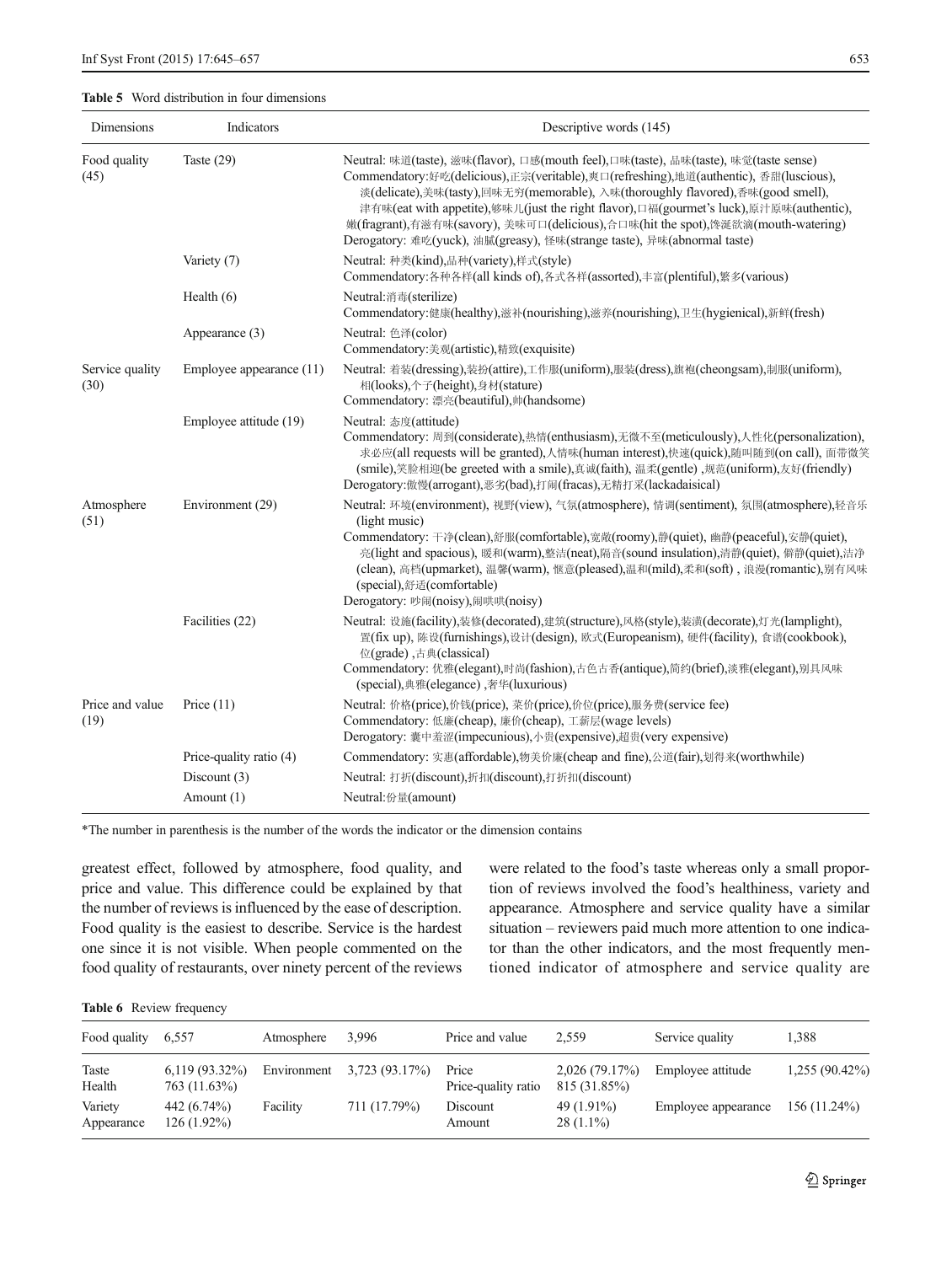<span id="page-9-0"></span>environment and employee attitude, respectively. For price and value, most of customers commented on price and price-quality ratio, and a small part of them mentioned discount and food amount.

The relationship between the number of reviews and star levels is shown in Fig. 4. An Analysis of Variance Test (ANOVA) was conducted and the results indicate that the difference between the five star levels by the number of postings having commented on the dimension is significant  $(F=4.094, df=4, p=0.019)$ . As an overall trend of the curves, it is clear that there is an inverted U-shaped relationship between the number of posting and customer satisfaction. For each influencing factor, more postings will be observed with moderate customer satisfaction than with extremely low or extremely high customer satisfaction. When customers are extremely satisfied or dissatisfied with an aspect, they may tend to just give the aspect a star rating without comments. But when they are moderately satisfied, they may think it is necessary to explain why they give this rating with comments.

Figure [5](#page-10-0) shows the occurrence probability of every possible indicator-pair in each dimension. The result indicates that if people comment on two aspects of food quality simultaneously, food taste and health are their first choice. However, the occurrence probability of 0.073 indicates that a few people express opinions on both taste and health. However, when people comment on atmosphere or price and value, people probably mention one indicator together with another indicator (0.108 and 0.134). For price and value, people prefer to comment on both price and price-quality ratio (0.134). When people express their opinions on service quality, they rarely mention employee attitude together with employee appearance (0.016).

For every indicator-pair, selected from two different dimensions, and every dimension-pair, the results of the occurrence probability are shown in Fig. [6](#page-10-0). Figure [6](#page-10-0) indicates that people commented on both food quality and atmosphere with the

highest probability. And the health-facility pair is customers' favorite indicator-pair. On the other hand, the least popular dimension-pair is service quality and price and value. As for the least popular indicator-pair, it is price and employee attitude.

# 6 Discussion and implications

In this paper, we illustrated the satisfaction in four dimensions instead of overall satisfaction that is used in previous work. Consistent with most previous research, we found that satisfaction is related with revisit intention, and customer's satisfaction about food quality, service quality, atmosphere, and price and value each has a positive effect on revisit intention. Our results are different from Weiss et al.'s research, who found that customer satisfaction with food quality and atmosphere were the only significant attributes influencing return intention, without satisfaction of service quality (Weiss et al. [2005\)](#page-12-0). Nonetheless, our finding is consistent with Qu's [\(1997](#page-11-0)) results, whereby we note that the likelihood of customers returning increases when there was a higher satisfaction level in food and environment, service, and price and value. Different from Qu's finding that "Food and Environment" has the greatest effect, we found that satisfaction with service quality is the strongest influencing factor. The difference indicates that as many years passed, nowadays customers eat in a restaurant is not only to act on their desire for a meal, but also to meet their increasing desires for entertainment (Ryu et al. [2010\)](#page-11-0). Accordingly, restaurant managers should improve the quality of the restaurant in those four dimensions and pay more attention to service quality. In our model, satisfaction with the four dimensions explains more than half of the variance of revisit intention with a  $\mathbb{R}^2$  value of 0.541, and it has a little more explanatory ability than that of Han et al.'s model [\(2009\)](#page-11-0) of structural equation modeling, in which

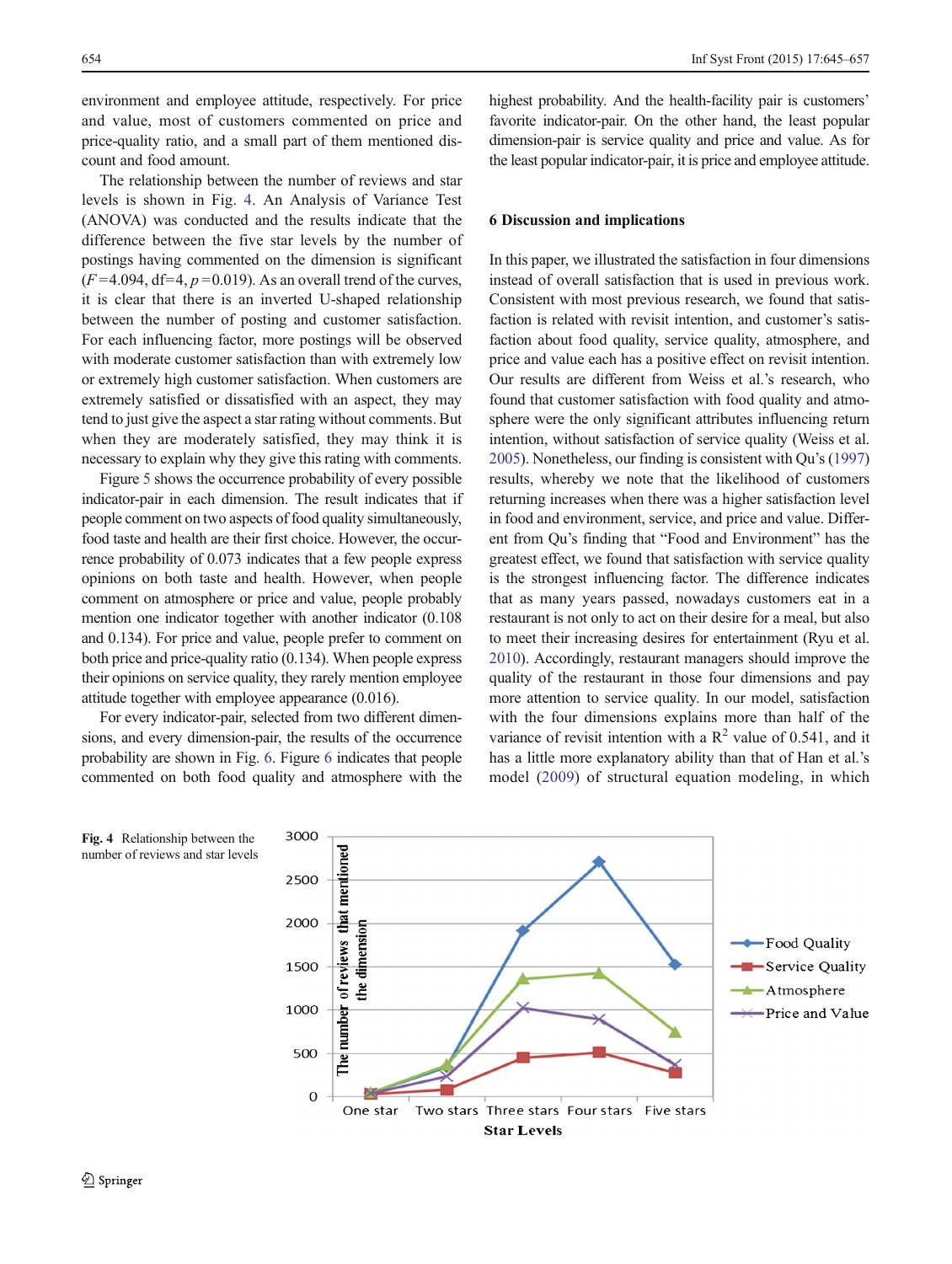<span id="page-10-0"></span>Fig. 5 Occurrence probability of indicator-pair in each dimension



overall satisfaction is predicted by other four dimensions of excitement, comfort, annoyance and romance. However, our model has a bit less explanatory ability than Oh's model [\(2000\)](#page-11-0), which uses perceived quality, perceived value and satisfaction as the predictors of returning to restaurants with  $R^2$  value of 0.61.

The findings of review analysis suggest some detailed implications for food service operators. Words distribution in each dimension gives managers specific directions to retain old consumers. For improving satisfaction of service quality, training of employees should be effective, because it can hold employees' enthusiasm to treat consumers warmly. Meanwhile, attendants' appearance is also important. To improve satisfaction of the atmosphere, the facility should be consistent with the atmosphere. When customers are addicted to it, they will likely revisit. As for food quality, managers can work hard on food taste, food variety, visual appeal and food nutrition. Besides, pricing is a complex but important matter, and a reasonable price can keep good relationship with consumers.

From the result of review frequency analysis, we can know the indicator that customer is most concerned with in each dimension. It has implications for restaurant operators who can improve customer's satisfaction with limited funds and resources. For instance, improving the taste of food is the



among dimensions

preferred path for managers to increase customer satisfaction with food quality. As for atmosphere, price and value, and service quality, the first choice is to improve environment, lower price and enhance employee attitude respectively. The occurrence probability analysis of indicator-pair showed that people sometimes associate one aspect with another. From the results, we can know the second choice for improving food quality, atmosphere, price and value, and service quality are healthiness of food, facility, price-quality ratio, and employee appearance, respectively.

# 7 Conclusion

This paper proposes a research framework to identify influencing factors on restaurant customers' revisit intention. More specifically, we used regression analysis for identifying influencing factors, and data mining for factor specialization and evaluation behavior characteristics exploration. We validated this model using over ten thousand Chinese online reviews. The result of regression analysis reveals that satisfaction of food quality, price and value, service quality, and atmosphere are the antecedents of revisit intention of restaurants, where service quality is the determinant factor. Our text mining results indicate that the satisfaction of each dimension is judged from a number of specific aspects, and people pay different attention to these aspects. They also have different favorite evaluation aspect pairs in each dimension or from different dimensions. The paper makes contributions by applying online reviews and text mining technology in revisit research, and by extending the theory of revisit influencing factor identification in Chinese domain. The results of this study have consulting value for restaurants on retaining existing customers. Future work includes improving the proposed model by involving time factor.

Acknowledgments This work is partly supported by the National Natural Science Foundation of PRC (No. 71171067,71328103 and 70890082) and Postdoctoral Science-research Developmental Foundation of Heilongjiang province (No. LBH-Q11114).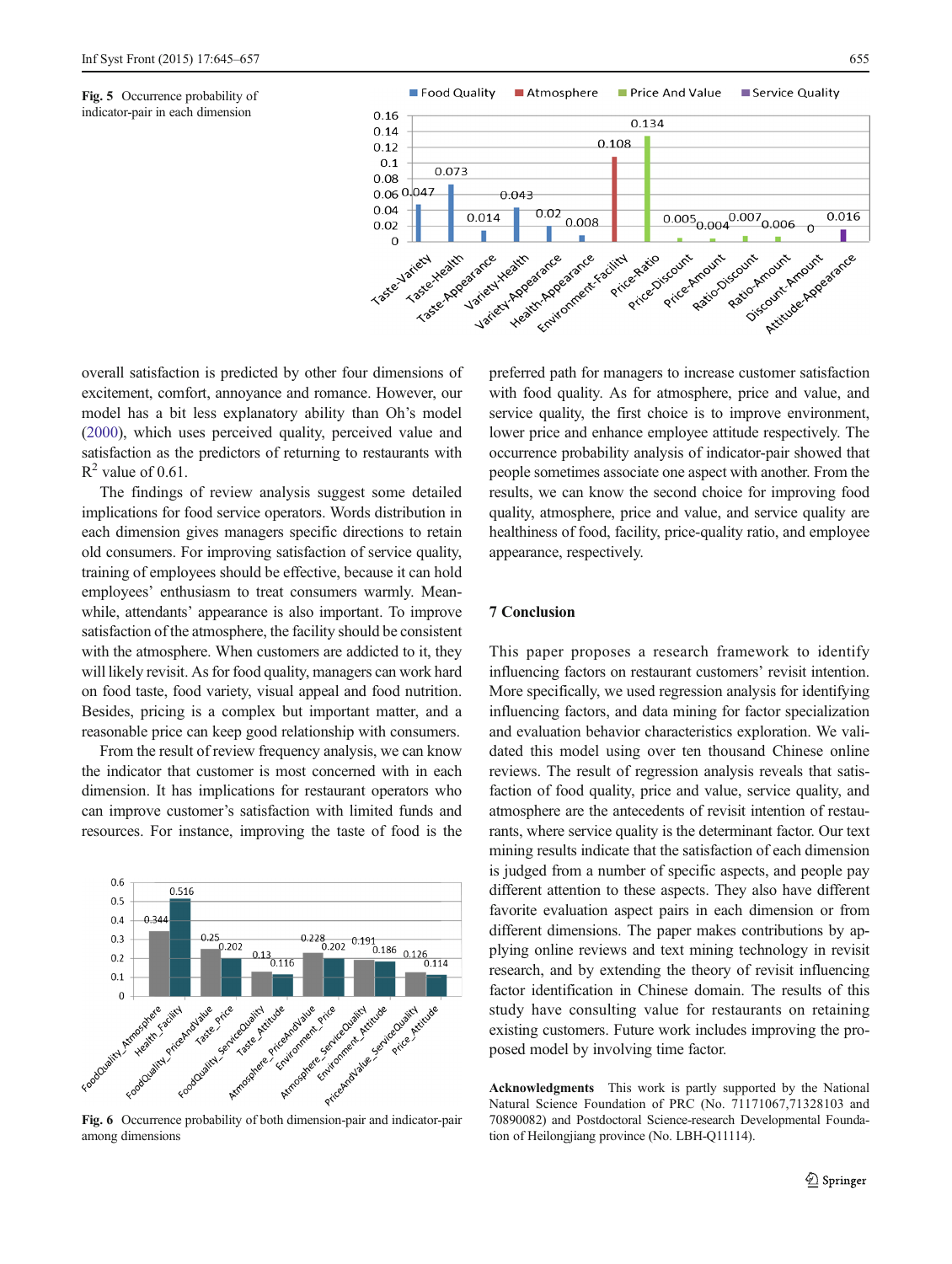#### <span id="page-11-0"></span>References

- Alegre, J., & Cladera, M. (2006). Repeat visitation in mature sun and sand holiday destinations. Journal of Travel Research, 44, 288.
- Alegre, J., & Cladera, M. (2009). Analysing the effect of satisfaction and previous visits on tourist intentions to return. European Journal of Marketing, 43, 670–685.
- Bartlett, M. S. (1950). Tests of significance in factor analysis. British Journal of Statistical Psychology, 3, 77–85.
- Bitran, G., & Mondschein, S. (1997). A comparative analysis of decision making procedures in the catalog sales industry. European Management Journal, 15, 105–116.
- Bowen, J. T. (1998). Market segmentation in hospitality research: No longer a sequential process. International Journal of Contemporary Hospitality Management, 10, 289–296.
- Bureau of Statistics of Harbin (2011). Statistical Review. [http://www.](http://www.stats-hlheb.gov.cn/xw!secPage.action?type_no=204) [stats-hlheb.gov.cn/xw!secPage.action?type\\_no=204](http://www.stats-hlheb.gov.cn/xw!secPage.action?type_no=204). Accessed 25 June 2013.
- Burgess, S., Sellitto, C., Cox, C., & Buultjens, J. (2011). Trust perceptions of online travel information by different content creators: Some social and legal implications. Information Systems Frontiers, 13, 221–235.
- Campo-Martínez, S., Garau-Vadell, J. B., & Martínez-Ruiz, M. P. (2010). Factors influencing repeat visits to a destination: The influence of group composition. Tourism Management, 31, 862–870.
- Chau, M., & Xu, J. (2012). Business intelligence in blogs: Understanding consumer interactions and communities. MIS Quarterly, 36, 1189–1216.
- Chen, Y., Fay, S., & Wang, Q. (2003). Marketing implications of online consumer product reviews. Business Week, 7150, 1–36.
- Chiu, D. K., Kafeza, E., & Hung, P. C. (2011). ISF special issue on emerging social and legal aspects of information systems with Web 2.0. Information Systems Frontiers, 13, 153–155.
- Cronbach, L. J. (1951). Coefficient alpha and the internal structure of tests. Psychometrika, 16, 297–334.
- Decker, R., & Trusov, M. (2010). Estimating aggregate consumer preferences from online product reviews. International Journal of Research in Marketing, 27, 293–307.
- Dellarocas, C. (2003). The digitization of word of mouth: Promise and challenges of online feedback mechanisms. Management Science, 49, 1407–1424.
- Firth T. (2010). Marketing for sustainable tourism. In Liburd J, Edwards D (Ed.), Understanding the sustainable development of tourism (pp. 67–88). Sydney: Goodfellow Publishers.
- Fishbein, M., Ajzen, I. (1975). Belief, attitude, intention, and behavior: An introduction to theory and research. Boston: Addison-Wesley.
- Fornell, C (1992). A national customer satisfaction barometer: the Swedish experience. Journal of Marketing 56, 6-21.
- Han, H., Back, K., & Barrett, B. (2009). Influencing factors on restaurant customers' revisit intention: The roles of emotions and switching barriers. International Journal of Hospitality Management, 28, 563–572.
- Hanai, T., Oguchi, T., Ando, K., & Yamaguchi, K. (2008). Important attributes of lodgings to gain repeat business: A comparison between individual travels and group travels. International Journal of Hospitality Management, 27, 268–275.
- Homburg, C., & Giering, A. (2001). Personal characteristics as moderators of the relationship between customer satisfaction and loyalty an empirical analysis. Psychology and Marketing, 18, 43–66.
- Hu, N., Liu, L., & Zhang, J. J. (2008). Do online reviews affect product sales? The role of reviewer characteristics and temporal effects. Information Technology and Management, 9, 201–214.
- Hui, T. K., Wan, D., & Ho, A. (2007). Tourists' satisfaction, recommendation and revisiting Singapore. Tourism Management, 28, 965–975.
- Jang, S. S., Ha, J., & Park, K. (2012). Effects of ethnic authenticity: Investigating Korean restaurant customers in the US. International Journal of Hospitality Management, 31, 990–1003.
- Kaiser, H. F. (1970). A second generation little jiffy. Psychometrika, 35, 401–415.
- Kim, W. G., & Moon, Y. J. (2009). Customers' cognitive, emotional, and actionable response to the servicescape: A test of the moderating effect of the restaurant type. International Journal of Hospitality Management, 28, 144–156.
- Kim, T. T., Kim, W. G., & Kim, H. B. (2009a). The effects of perceived justice on recovery satisfaction, trust, word-of-mouth, and revisit intention in upscale hotels. Tourism Management, 30, 51–62.
- Kim, W. G., Ng, C. Y. N., & Kim, Y. (2009b). Influence of institutional DINESERV on customer satisfaction, return intention, and wordof-mouth. International Journal of Hospitality Management, 28,  $10-17$ .
- Knutson, B., Stevens, P., Wullaert, C., Patton, M., & Yokoyama, F. (1990). LODGSERV: A service quality index for the lodging industry. Journal of Hospitality & Tourism Research, 14, 277.
- Lee, K. J. (2005). A practical method of predicting client revisit intention in a hospital setting. Health Care Management Review, 30, 157.
- Li, J., Liu, F. (2011). A proposed framework of eWOM and eTrust in online hotel booking: The influence of an e-Intermediary. 2011 International Conference on Management and Service Science  $(MASS)$ , 1–4.
- Lynn, M., Pugh, C. C., & Williams, J. (2012). Black-white differences in tipping the moderating effects of socioeconomic status. Cornell Hospitality Quarterly, 53, 286–294.
- Mudambi, S. M., & Schuff, D. (2010). What makes a helpful online review? A study of customer reviews on Amazon. com. MIS Quarterly, 34, 185–200.
- National Bureau of Statistics of China (2011). Statistical Review of China. <http://www.stats.gov.cn/tjsj/ndsj/2011/indexch.htm>. Accessed 25 June 2013.
- Oh, H. (2000). Diners' perceptions of quality, value, and satisfaction: A practical viewpoint. Cornell Hotel and Restaurant Administration Quarterly, 41, 58–66.
- Parasuraman, A., Zeithaml, V. A., & Berry, L. L. (1985). A conceptual model of service quality and its implications for future research. Journal of Marketing, 49, 41–50.
- Parasuraman, A., Zeithaml, V. A., & Berry, L. L. (1988). SERVQUAL: A multiple-item scale for measuring consumer perceptions of service quality. Journal of Retailing, 64, 12–40.
- Patton, M., Stevens, P., & Knutson, B. J. (1994). Internationalizing LODGSERV as a Measurement Tool. Journal of hospitality & leisure marketing, 2, 39–55.
- Qu, H. (1997). Determinant factors and choice intention for Chinese restaurant dining: A multivariate approach. Journal of Restaurant & Foodservice Marketing, 2, 35–49.
- Qun, L., Huaping, Z., HongKui, Y., & Xueqi, C. (2004). Chinese lexical analysis using cascaded hidden markov model. Journal of Computer Research and Development, 41, 1421–1429.
- Ryu, K., Han, H., & Jang, S. S. (2010). Relationships among hedonic and utilitarian values, satisfaction and behavioral intentions in the fastcasual restaurant industry. International Journal of Contemporary Hospitality Management, 22, 416–432.
- Shao, J., Wang, Z., & Long, X. (2008). The driving factor of customer retention: Empirical study on bank card. In 2008 International Conference on Management Science & Engineering (pp. 558–564).
- Stevens, P., Knutson, B., & Patton, M. (1995). DINESERV: A tool for measuring service quality in restaurants. Cornell Hotel and Restaurant Administration Quarterly, 36, 56–60.
- Um, S., Chon, K., & Ro, Y. H. (2006). Antecedents of revisit intention. Annals of Tourism Research, 33, 1141–1158.
- Verhoef, P. C., & Donkers, B. (2001). Predicting customer potential value an application in the insurance industry. Decision Support Systems, 32, 189–199.
- Walford, AJ. (1986). Reviews and reviewing: a guide: Journal of Librarianship and Information Science, 19(4), 275–277.